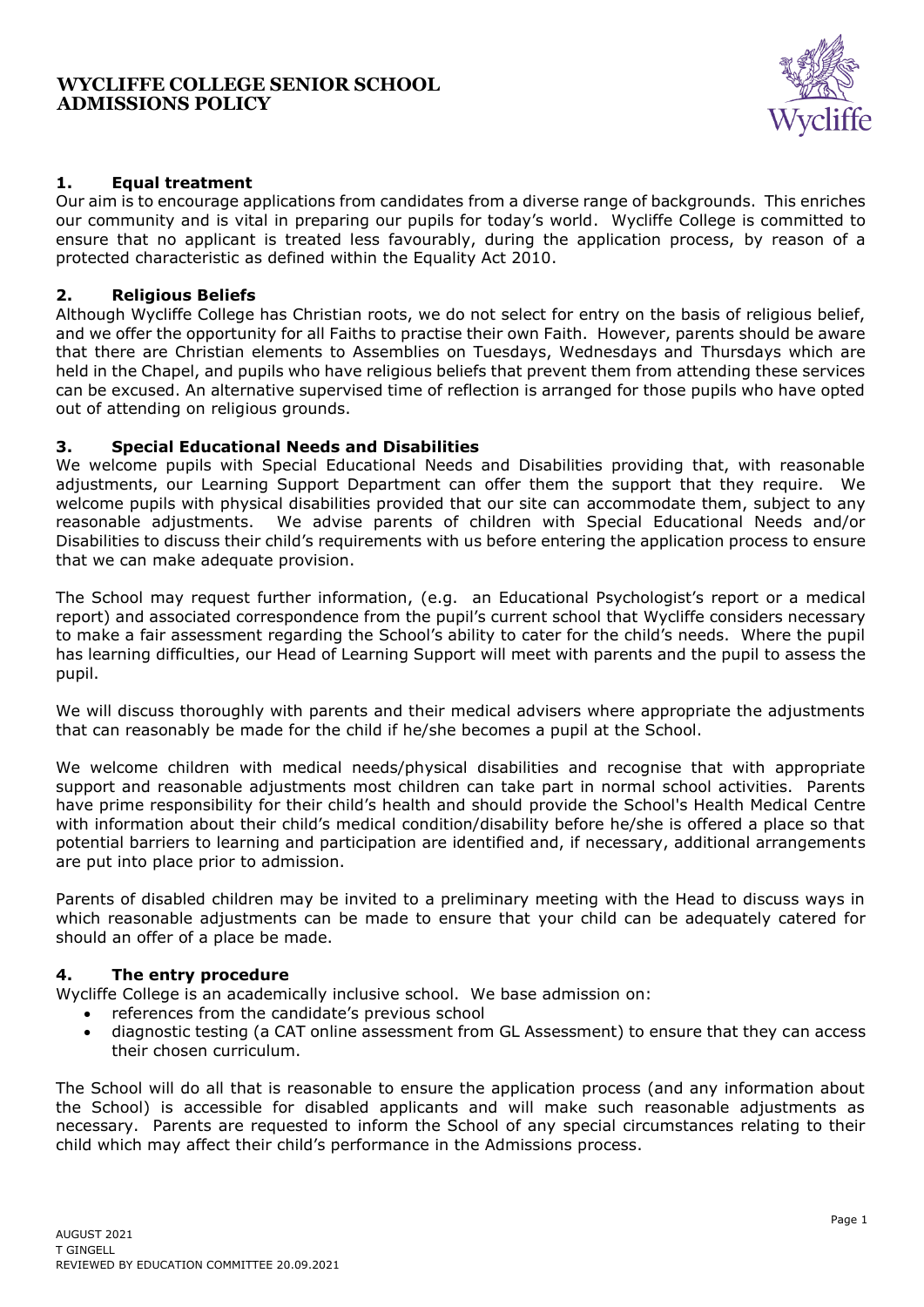## **WYCLIFFE COLLEGE SENIOR SCHOOL ADMISSIONS POLICY**



## **5. Scholarships**

Scholarships are designed to reward excellence and to celebrate exceptional talent and are awarded for outstanding performances in selected areas. They carry a financial award to the pupils who are awarded the Scholarship. In recognition of this achievement, the Scholar is offered as a reduction in the fees throughout his/her time at Wycliffe. This is subject to annual review in respect of on-going satisfactory performance and the continuation of any individual subject award at GCSE or A level. Applicants may apply in more than one category.

If a pupil holds an existing Wycliffe Scholarship, and is awarded a Sixth Form Scholarship, then this will replace the existing Scholarship, with a commitment that the new Scholarship will be at least equal in value.

The Head and Director of Finance and Operations determine how the available Scholarship awards are distributed between applicants. The number and size of awards will depend on the quality of the candidates. Scholarships are made at the discretion of the Head whose decision is final.

#### **5.1 13+ Scholarships**

For 13+ (Year 9) Scholarships, there are six areas of scholarship:

- Academic
- Art
- Design Technology
- Drama
- Music
- Sport

The assessments are taken in September and January prior to September entry.

#### **5.2 Sixth Form Scholarships**

For Sixth Form, there are four categories of scholarships:

- All-Round excellence
- Academic
- Modern Foreign Languages
- Creative, including Art, Design Technology, Drama and Music
- **Sport**

The Academic Scholarship assesses Verbal, Non-Verbal, Spatial and Quantitative Reasoning via the CAT4 testing system. In creative disciplines and other areas as appropriate, a portfolio of work may be requested.

For Sports Scholarships, it is expected that applicants are outstanding in at least one major sport that is offered at competitive level at Wycliffe (for boys: Cricket and Rugby, and for girls: Netball and Hockey, as well as Rowing and Squash for both boys and girls). They may well also show potential in at least one other sport.

Music Scholars may, exceptionally, be permitted to not take Music A Level if they contribute significantly in other ways to the musical life of the school, as determined by the Director of Music.

The All-Round excellence Scholarship recognises a significant commitment to Wycliffe life and the potential for further contribution. It is intended for applicants who might not perhaps be strong enough in any one individual category (e.g., Academic, Music, Sport, Drama) to merit being awarded a Scholarship for that area but who might demonstrate significant capability and potential in two or more of the categories considered for specific, individual recognition. This award might also be given to an applicant who through involvement in charitable initiatives (.. the Combined Cadet Force, Duke of Edinburgh or other wider extra-curricular activities) has been